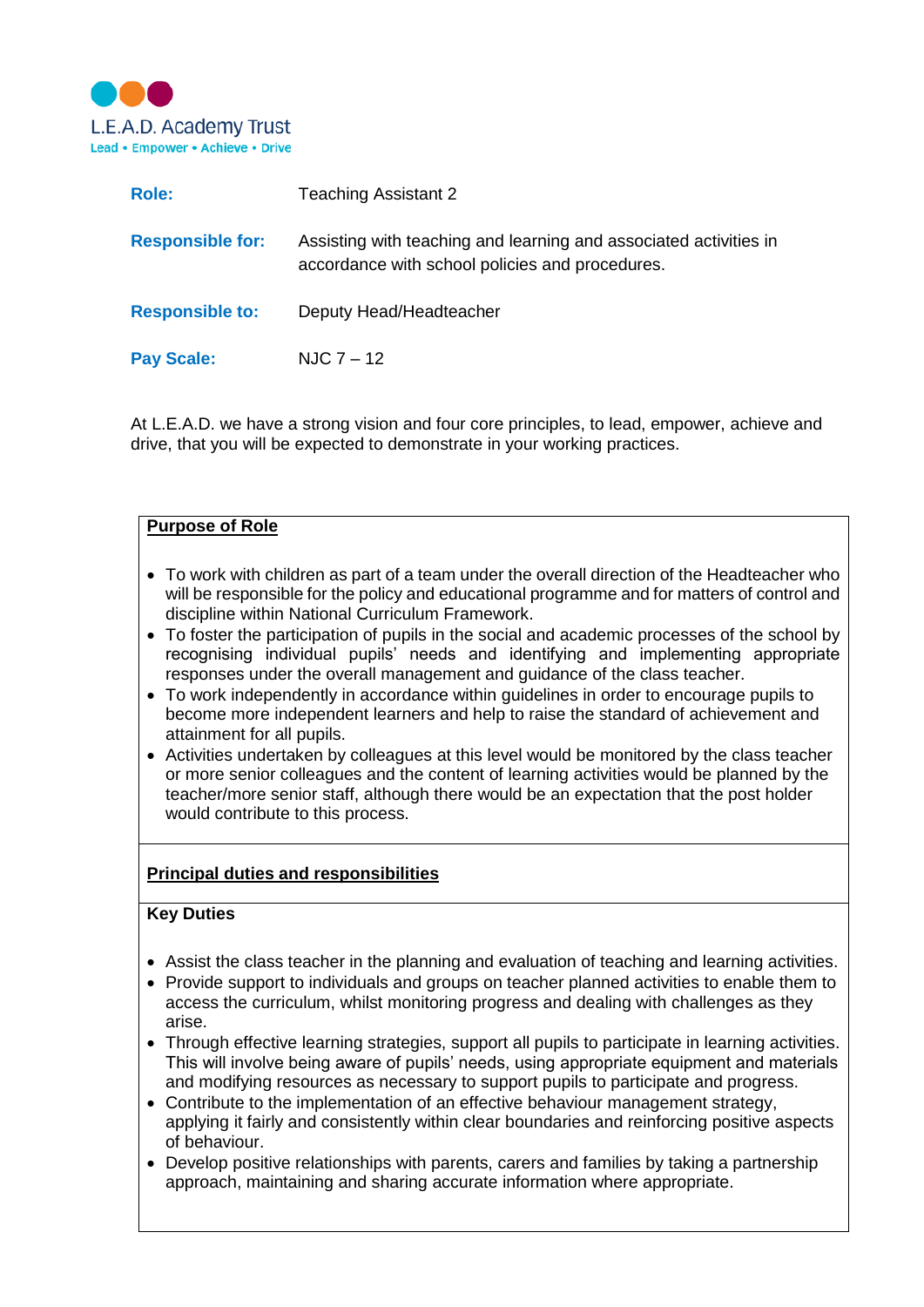## **Support for the Pupil**

- Support learning activities for all pupils by maintaining awareness of the stages of development and individuals' specific needs and giving positive encouragement and feedback to ensure pupils are reaching their full potential.
- Care and support pupils by providing a safe and secure environment, responding appropriately to accidents, emergencies and following established procedures wherever appropriate.
- Contribute to the health and well-being of pupils through the support of safeguarding for pupils by ensuring a safe environment, and following policies & procedures at all times.
- Develop and promote positive relationships with pupils by communicating effectively, allowing them to feel valued and listened to and encouraging questions and ideas.
- Assist with the personal and intimate care of pupils.
- To support children and young people with SEND, supporting them to actively participate in learning activities. To liaise with parent/carers/outside agencies as required.

### **Support for the Teacher**

- Contribute to the planning and evaluation of teaching and learning activities by being clear of own role in delivery, sharing realistic ideas, offering constructive suggestions and giving feedback where appropriate.
- $\bullet$  Support with the delivery of learning activities in the absence of the teacher, e.g. when providing cover supervision or working with pupils outside of the classroom; however learning activities should take place under the direction and supervision of a qualified teacher in accordance with arrangements made by the Headteacher of the school.
- Working alongside the class teacher to ensure that learning resources and materials are ready for use in activities whilst recognising and minimising potential hazards and making adiustments where necessary.
- Escort and supervise pupils on educational visits and out of school activities.

## **Support for the Curriculum**

- Support pupils in activities to develop their literacy and numeracy skills by having an awareness of individual needs, learning targets, and the relevant support required to assist pupils' development, offering encouragement and feedback where appropriate.
- Prepare and effectively use ICT within the classroom environment to support and promote pupils' learning in ways that are stimulating and enjoyable for pupils according to age, needs and abilities.

## **Support for the School**

- Develop and maintain effective working relationships with other practitioners, drawing on their strengths and expertise in order to best support teaching and learning.
- Support children and young people through transitions that occur in their lives, enabling them to manage them in a positive manner.
- Willingness to keep up to date with professional practice by maintaining an up-to-date understanding of the requirements of the role and individual responsibilities.
- Contribute to maintaining accurate pupil records following relevant procedure and ensuring confidentiality at all times.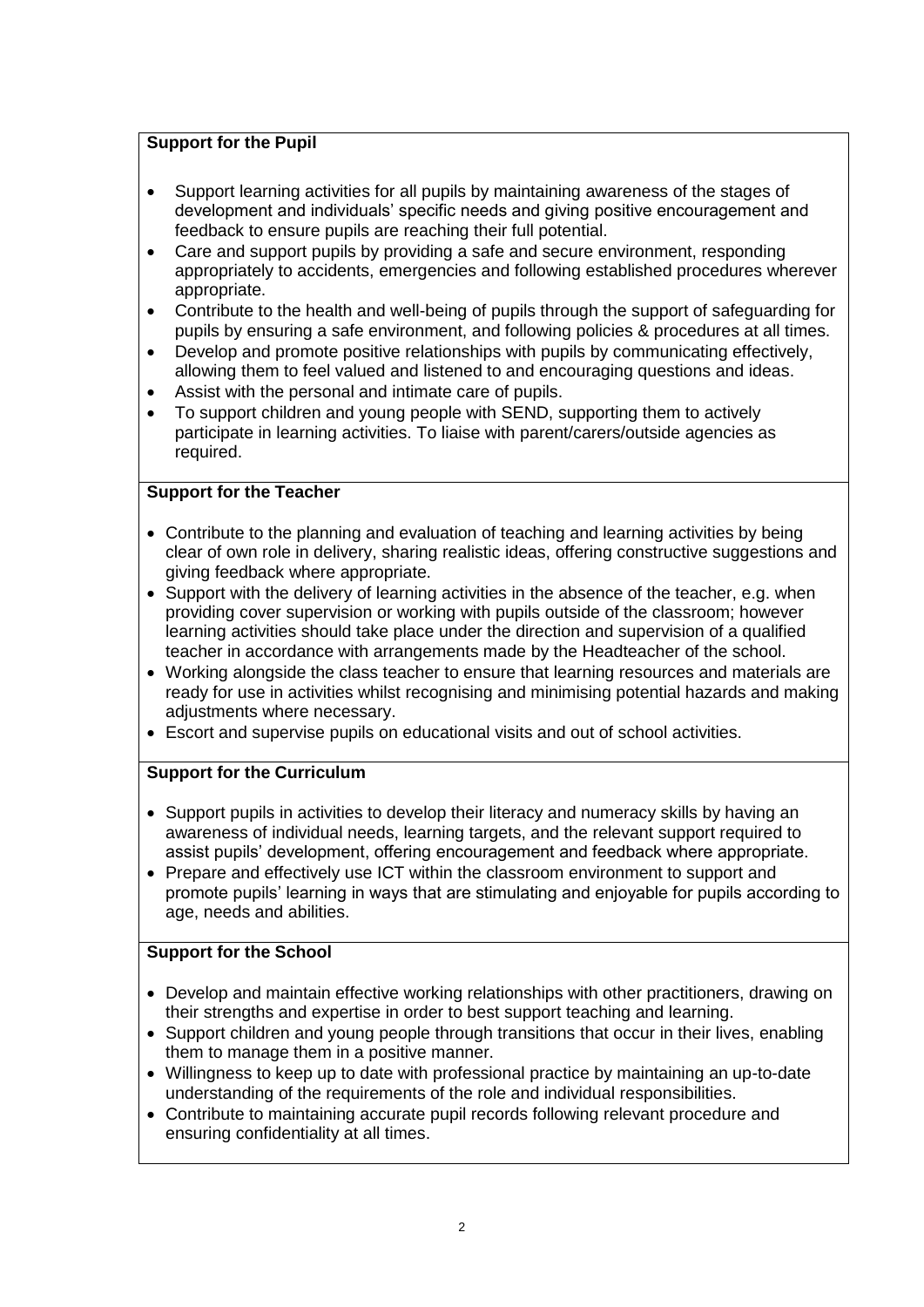# **L.E.A.D. Teaching Assistant 2 Person Specification**

This person specification lists the competencies expected of an experienced/fully trained Teaching Assistant 2. The two right hand columns provide guidance for the appointment of new Teaching Assistant 2. (E= Essential criteria, D=Desirable criteria). **E D**

|                |                                              |                                                                                                                                                 | c |   |
|----------------|----------------------------------------------|-------------------------------------------------------------------------------------------------------------------------------------------------|---|---|
| 1              | <b>Skills, knowledge</b><br>and aptitudes    | The L.E.A.D. Teaching Assistant 2 should be able to provide evidence of<br>the following:                                                       |   |   |
|                |                                              | knowledge of Teaching Assistants' contribution to raising standards<br>$\bullet$<br>by the promotion of independent learning                    | Е |   |
|                |                                              | an appreciation of the National Curriculum and how this is applied to<br>$\bullet$<br>planning, preparation and delivery of learning activities |   | D |
|                |                                              | knowledge and understanding of pupil assessment, progress,<br>$\bullet$<br>evaluation and reporting of attainment                               |   | D |
|                |                                              | knowledge of stages of child development and individual needs<br>$\bullet$                                                                      | Е |   |
|                |                                              | understanding and awareness of individual needs and ability to adjust<br>$\bullet$<br>communication methods accordingly                         |   | D |
|                |                                              | developed communication skills, both orally and in writing<br>$\bullet$                                                                         | Е |   |
|                |                                              | ability to establish positive relationships with pupils, families and<br>$\bullet$<br>colleagues                                                | E |   |
|                |                                              | awareness of techniques necessary to support individual learning<br>٠<br>needs and development                                                  | Е |   |
|                |                                              | initiative in dealing with day to day issues<br>$\bullet$                                                                                       | E |   |
|                |                                              | ability to contribute to the planning and delivery of learning activities<br>$\bullet$                                                          | E |   |
|                |                                              | knowledge of appropriate behaviour management practices<br>$\bullet$                                                                            | E |   |
|                |                                              | knowledge of Health and Safety policies and procedures that<br>$\bullet$<br>contribute to the maintenance of pupil safety and security          |   | D |
|                |                                              | knowledge of safeguarding procedures and protocols                                                                                              | Е |   |
|                |                                              | ability to organise classroom resources and assist with the<br>maintenance of pupil records                                                     | E |   |
| $\overline{2}$ | <b>Qualifications and</b><br><b>Training</b> | The L.E.A.D. Teaching Assistant 2 should have:                                                                                                  |   |   |
|                |                                              | hold a relevant qualification as listed below or significant<br>$\bullet$<br>demonstrable experience in a similar role                          | Е |   |
|                |                                              | GCSE pass level or equivalent qualifications in maths/numeracy &<br>English/literacy                                                            | Е |   |
| 3              | <b>Experience</b>                            | The L.E.A.D. Teaching Assistant 2 should be able to produce evidence of:                                                                        |   |   |
|                |                                              | experience of working within an education setting or equivalent<br>$\bullet$                                                                    | E |   |
|                |                                              | direct experience of working with pupils to raise attainment through<br>٠<br>personal intervention                                              |   | D |
|                |                                              | proven experience of working with children and young people,<br>including children with individual needs and from a range of<br>backgrounds     |   | D |
|                |                                              | innovative use of resources and materials including ICT software and<br>٠<br>equipment                                                          | E |   |